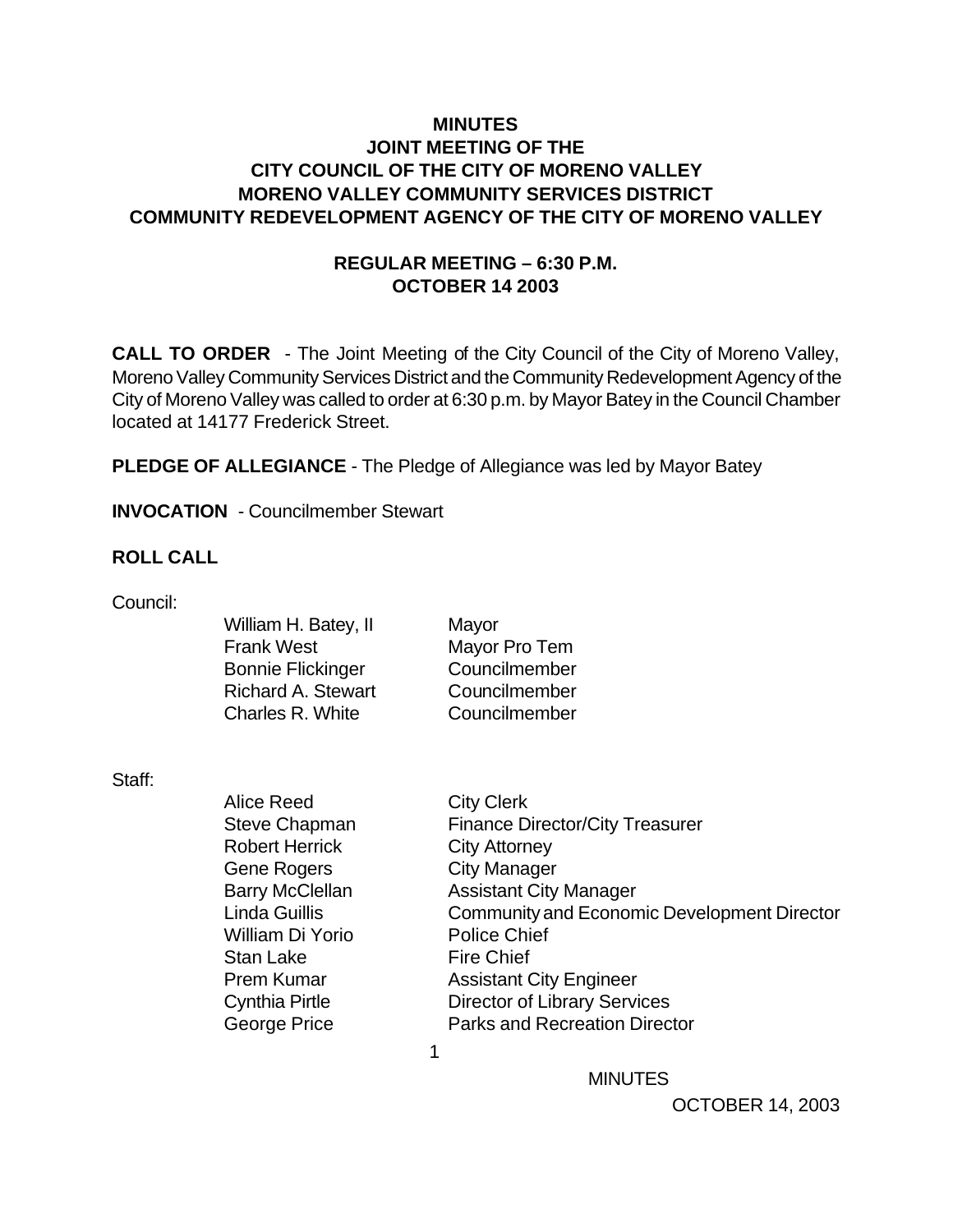# **JOINT CONSENT CALENDARS (SECTIONS A-C) OF THE CITY COUNCIL OF THE CITY OF MORENO VALLEY, MORENO VALLEY COMMUNITY SERVICES DISTRICT, AND COMMUNITY REDEVELOPMENT AGENCY OF THE CITY OF MORENO VALLEY**

Mayor Batey opened the agenda items for the Consent Calendars for public comments; there being none, public comments were closed.

Councilmember White made a motion, seconded by Councilmember Flickinger to pull Items A8 & A9 from the Consent Calendar. Motion carried unanimously.

Councilmember White made a motion, seconded by Mayor Pro Tem West to approve the Consent Calendars in their entireties, except for Items A8 & A9 which were pulled. Motion carried. Roll call vote.

# **A. CONSENT CALENDAR** - **CITY COUNCIL**

- A1. ORDINANCES FIRST READING BY TITLE ONLY Waived reading of all Ordinance Introductions and read by title only.
- A2. MINUTES REGULAR MEETING OF SEPTEMBER 23, 2003 Approved as submitted.
- A3. ANNUAL REVIEW OF DEVELOPMENT AGREEMENT FOR THE TOWNGATE SPECIFIC PLAN (SP 200) Determined that the property owner(s) has complied in good faith with the terms and conditions of the Development Agreement for the Towngate Specific Plan.
- A4. PA02-0117 RETAIL AND MINI-STORAGE FACILITY ACCEPT AGREEMENT AND BONDS FOR PUBLIC IMPROVEMENTS, EAST SIDE OF PERRIS BOULEVARD BETWEEN RED MAPLE LANE AND KRAMERIA AVENUE (4M RED MAPLE, LLC) Accepted the bonds and the Agreement for Public Improvements for PA02- 0117; authorized the Mayor to execute the agreement; and directed the City Clerk to forward the signed agreement to the County Recorder's office for recordation.
- A5. PA02-0109 LA PACIFICA APARTMENTS ACCEPT AGREEMENT AND LETTERS OF CREDIT FOR PUBLIC IMPROVEMENTS, NORTHWEST CORNER OF HEMLOCK AVENUE AND GRAHAM STREET (M. TIMM DEVELOPMENT)

**MINUTES**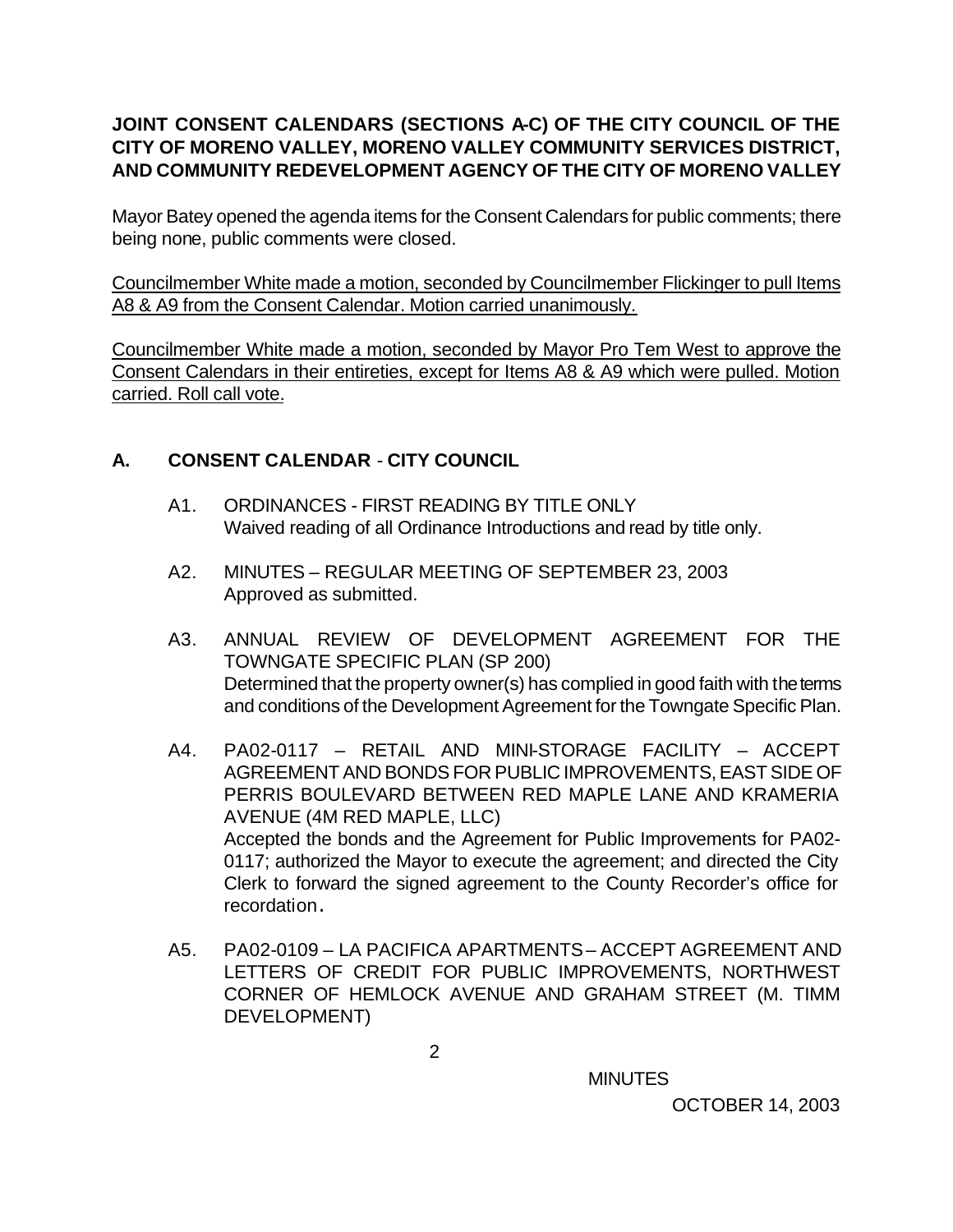Accepted the Letters of Credit and the Agreement for Public Improvements for PA02-0109; authorized the Mayor to execute the agreement; and directed the City Clerk to forward the signed agreement to the County Recorder's office for recordation.

- A6. NOTICE OF COMPLETION AND ACCEPTANCE OF THE EUCALYPTUS AVENUE SIDEWALK, EAST OF WICHITA WAY, FEDERAL AID NO. STPLHSR-5441 (035), PROJECT NO. 02-12568120 Accepted the work as complete for the Eucalyptus Avenue Sidewalk East of Wichita Way, Federal Aid No. STPLHSR-5441 (035), Project No. 02- 12568120, constructed by EGN Construction, Inc., Upland, California, 91785, directed the City Clerk to record the Notice of Completion within ten days at the office of the County Recorder of Riverside County, as required by Section 3093 of the California Civil Code; authorized the Director of Finance to release the retention to EGN Construction, Inc., thirty-five (35) calendar days after the date of recordation of the Notice of Completion if no claims are filed against the project; and accepted the improvements into the City-maintained road system.
- A7. NOTICE OF COMPLETION AND ACCEPTANCE OF THE TRAFFIC SIGNAL AT KITCHING STREET AND KRAMERIA AVENUE, PROJECT NO. 02- 12566921

Accepted the work as complete for the Traffic Signal at Kitching Street and Krameria Avenue, Project No. 02-12566921, constructed by Holland-Lowe Construction, Inc., 427 South Pershing Avenue, San Bernardino, California 92408; directed the City Clerk to record the Notice of Completion within ten days at the office of the County Recorder of Riverside County, as required by Section 3093 of the California Civil Code; authorized the Director of Finance to release the retention to EGN Construction, Inc., thirty-five (35) calendar days after the date of recordation of the Notice of Completion if no claims are filed against the project; and accepted the improvements into the City-maintained road system.

- A10. AUTHORIZATION TO CONDUCT A FULL STREET AND SIDEWALK CLOSURE ON A PORTION OF LEGENDARY DRIVE FROM OCTOBER 15, 2003 TO DECEMBER 5, 2003 Authorized the following full street closure in conjunction with the construction of Tract 29732-2: Legendary Drive from Via De La Real to South Access Road from October 15, 2003 to December 5, 2003.
- A11. REQUEST TO REJECT ALL BIDS, ADOPT REVISED SPECIFICATIONS, AND AUTHORIZE RE-ADVERTISING FOR CONSTRUCTION BIDS FOR THE

**MINUTES**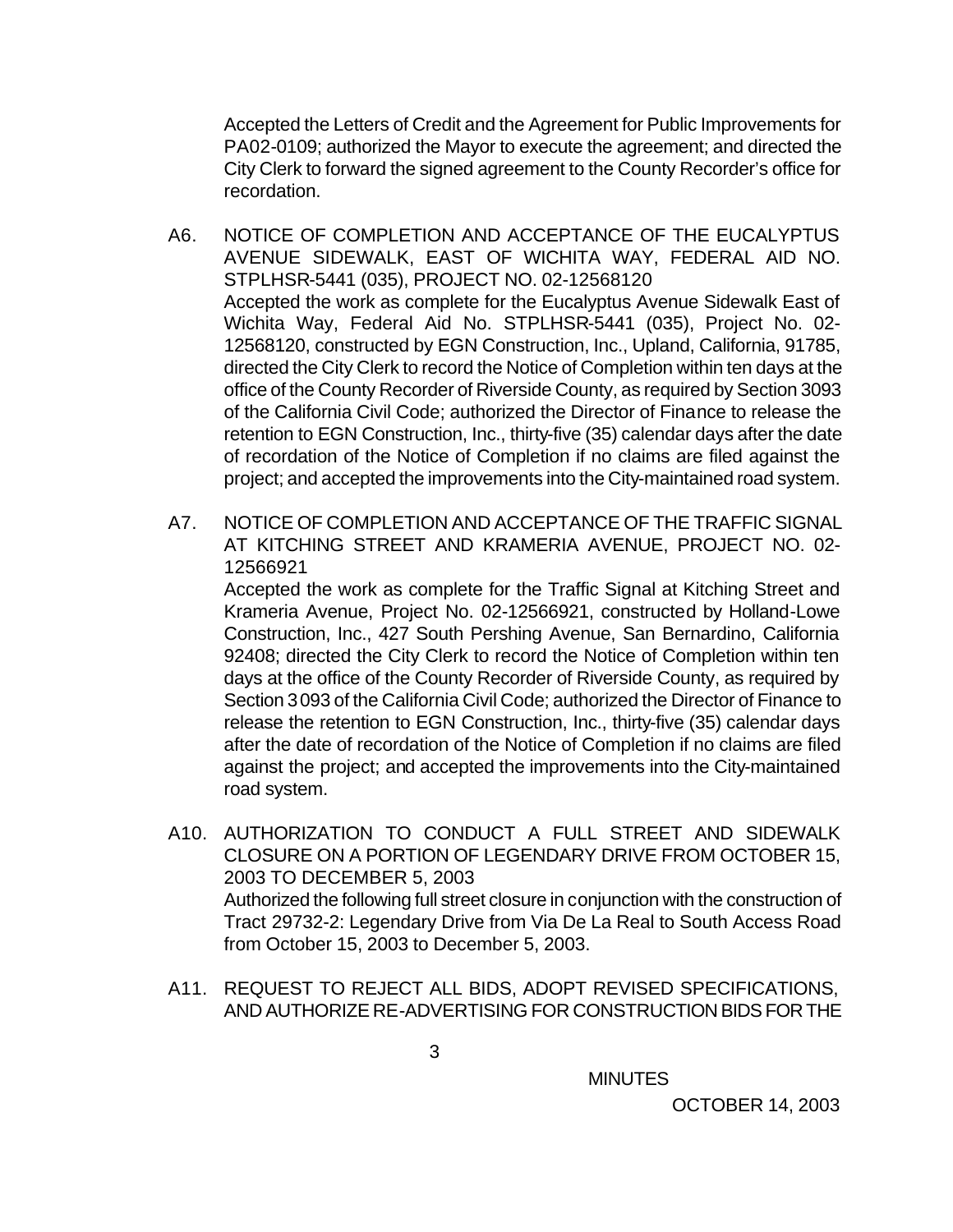STREET IMPROVEMENTS ON ELSWORTH STREET FROM SHERMAN AVENUE TO BAY AVENUE, AND SHERMAN AVENUE FROM FARRAGUT AVENUE TO ELSWORTH STREET, PROJECT NO. 02-14568622 Rejected all bids received for the construction of Street Improvements on Elsworth Street from Sherman Avenue to Bay Avenue, and Sherman Avenue from Farragut Avenue to Elsworth Street; adopted the revised specifications; and authorized the City Clerk to re-advertise the subject project for construction bids.

- A12. SECOND AMENDMENT TO THE AGREEMENT FOR PROFESSIONAL CONSULTANT SERVICES WITH SA ASSOCIATES Approved the Second Amendment to Agreement for Professional Consultant Services with SA Associates, 1130 West Huntington Drive, Unit 12, Arcadia, CA 91007 to provide Professional Consultant Services; authorized the Mayor to execute said Second Agreement for Professional Consultant Services with SA Associates; and authorized an increase in the Purchase Order to SA Associates in the amount of \$75,000 to a total amount of \$174,000, when the Second Amendment to Agreement for Professional Consultant Services has been signed by all parties.
- A13. AUTHORIZATION TO CONDUCT A FULL STREET CLOSURE ON MORNING DOVE WAY AND PARTIAL STREET CLOSURES OF PALA FOXIA PLACE AND LASSELLE STREET FOR THE DEPARTMENT OF WATER RESOURCES (DWR) TO REPAIR THE SANTA ANA VALLEY PIPELINE TO LAKE PERRIS FROM NOVEMBER 6, 2003 THRU NOVEMBER 23, 2003 Authorized the following full street closure and partial street closures in conjunction with DWR to repair the Santa Ana Valley Pipeline to Lake Perris: Full street closure at the DWR easement crossing at Morning Dove Way, located between Kensington Place and Heather Glen Road; Partial street closure at the DWR easement crossing on Pala Foxia Place, located between Morton Road and Lewisia Avenue; and Partial street closure at the DWR easement crossing on Lasselle Street, located south of Rio Tierra and north of Rancho Verde High School.
- A14. RESOLUTION SUPPORTING BALLOT MEASURE PROTECTING LOCAL **REVENUES**

**MINUTES**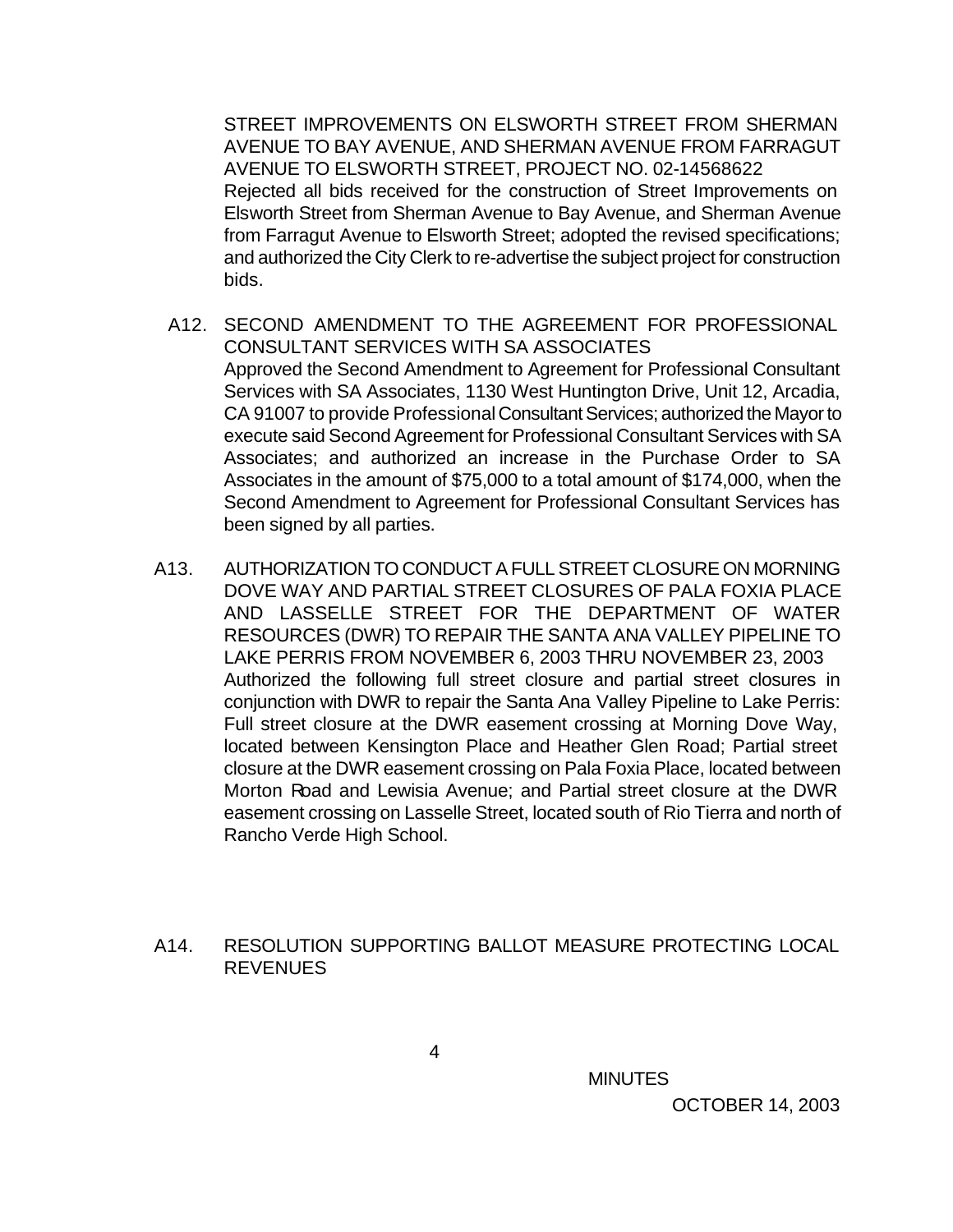Adopted Resolution No. 2003-77 supporting a statewide ballot initiative to require voter approval before state government may shift local tax revenue for state purposes.

## Resolution No. 2003-77

A Resolution of the City Council of the City of Moreno Valley, California, Supporting a Statewide Ballot Initiative to Require Voter Approval Before State Government May Take Local Tax Funds

## **B. CONSENT CALENDAR** - **COMMUNITY SERVICES DISTRICT**

- B1. ORDINANCES FIRST READING BY TITLE ONLY Waived reading of all Ordinance Introductions and read by title only.
- B2. MINUTES REGULAR MEETING OF SEPTEMBER 23, 2003 Approved as submitted.

## **C. CONSENT CALENDAR** - **COMMUNITY REDEVELOPMENT AGENCY**

- C1. ORDINANCES FIRST READING BY TITLE ONLY Waived reading of all Ordinance Introductions and read by title only.
- C2. MINUTES REGULAR MEETING OF SEPTEMBER 23, 2003 Approved as submitted.

# **D. PUBLIC HEARINGS**

D1. PUBLIC HEARING TO REINSTATE COMMUNITY SERVICES DISTRICT (CSD) ZONE D (PARKWAY LANDSCAPE MAINTENANCE) AT THE FULL SERVICE LEVEL FOR TRACT 11848 - WEST SIDE OF GRAHAM STREET, BETWEEN SUNNYMEADOWS DRIVE AND OLD VALLEY DRIVE

President Batey opened the public testimony portion of the public hearing; there being none, public testimony was closed.

Boardmember Stewart made a motion, seconded by Boardmember White to

**MINUTES**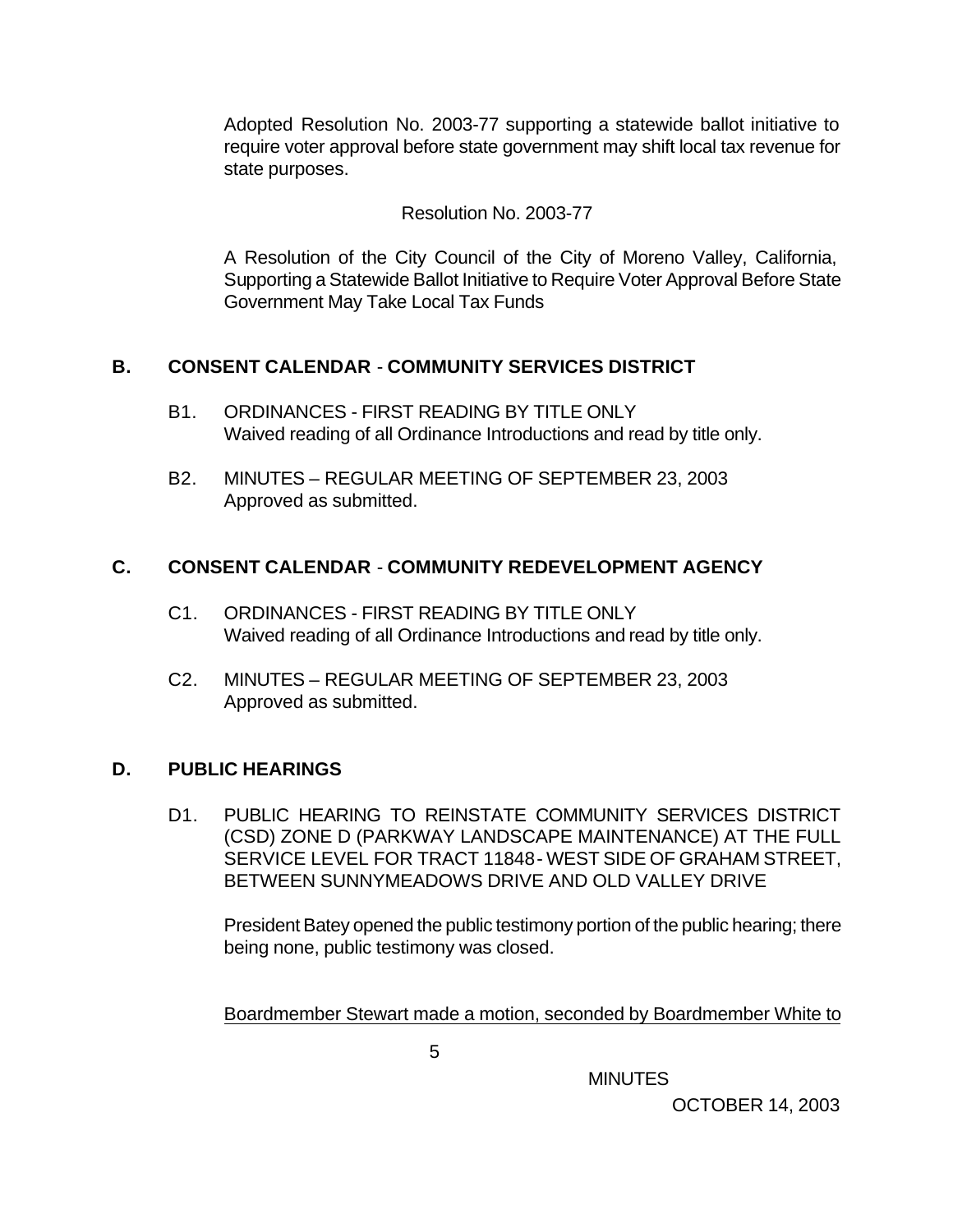direct the Secretary to tabulate the ballots. Motion carried 5-0. Roll call vote.

President Batey directed the Secretary to tabulate the ballots.

Item continued until tabulation of ballots complete.

D2. PUBLIC HEARING REGARDING MAIL BALLOT PROCEEDINGS FOR TENTATIVE TRACT 27523 (AND ALL AFFECTED PHASES) FOR: 1) INCLUSION INTO COMMUNITY SERVICES DISTRICT (CSD) ZONES B (RESIDENTIAL STREET LIGHTING) AND D (PARKWAY LANDSCAPE MAINTENANCE); 2) APPROVAL OF THE NATIONAL POLLUTANT DISCHARGE ELIMINATION SYSTEM (NPDES) REGULATORY RATE **SCHEDULE** 

President Batey opened the public testimony portion of the public hearing; there being none, public testimony was closed.

Boardmember White made a motion, seconded by Boardmember Stewart to direct the Secretary to tabulate the ballots. Motion carried 5-0. Roll call vote.

The Secretary announced the results as follows:

Zone B – "Yes" Zone D – "Yes" NPDES Regulatory Rate Schedule – "Yes"

Boardmember Stewart made a motion, seconded by Boardmember White to verify and accept the results of the mail ballot proceedings as identified on the Official Tally Sheet and Assessor Parcel Number (APN) listing; receive and file with the City Clerk's Office the accepted Official Tally Sheet and APN listing; and authorize and impose the annual CSD Zone B and D charges and NPDES regulatory rate. Motion carried 5-0. Roll call vote.

D3. A PUBLIC HEARING REGARDING PA03-0026, A PLOT PLAN FOR THE CONSTRUCTION OF 304 MULTI-FAMILY RESIDENTIAL UNITS ON 15.2 ACRES ON THE EAST SIDE OF LASSELLE STREET BETWEEN IRIS AVENUE AND GENTIAN AVENUE)(CONTINUED FROM SEPTEMBER 2, 2003)

Jim Brooks of Empire Homes made a presentation to Council.

**MINUTES**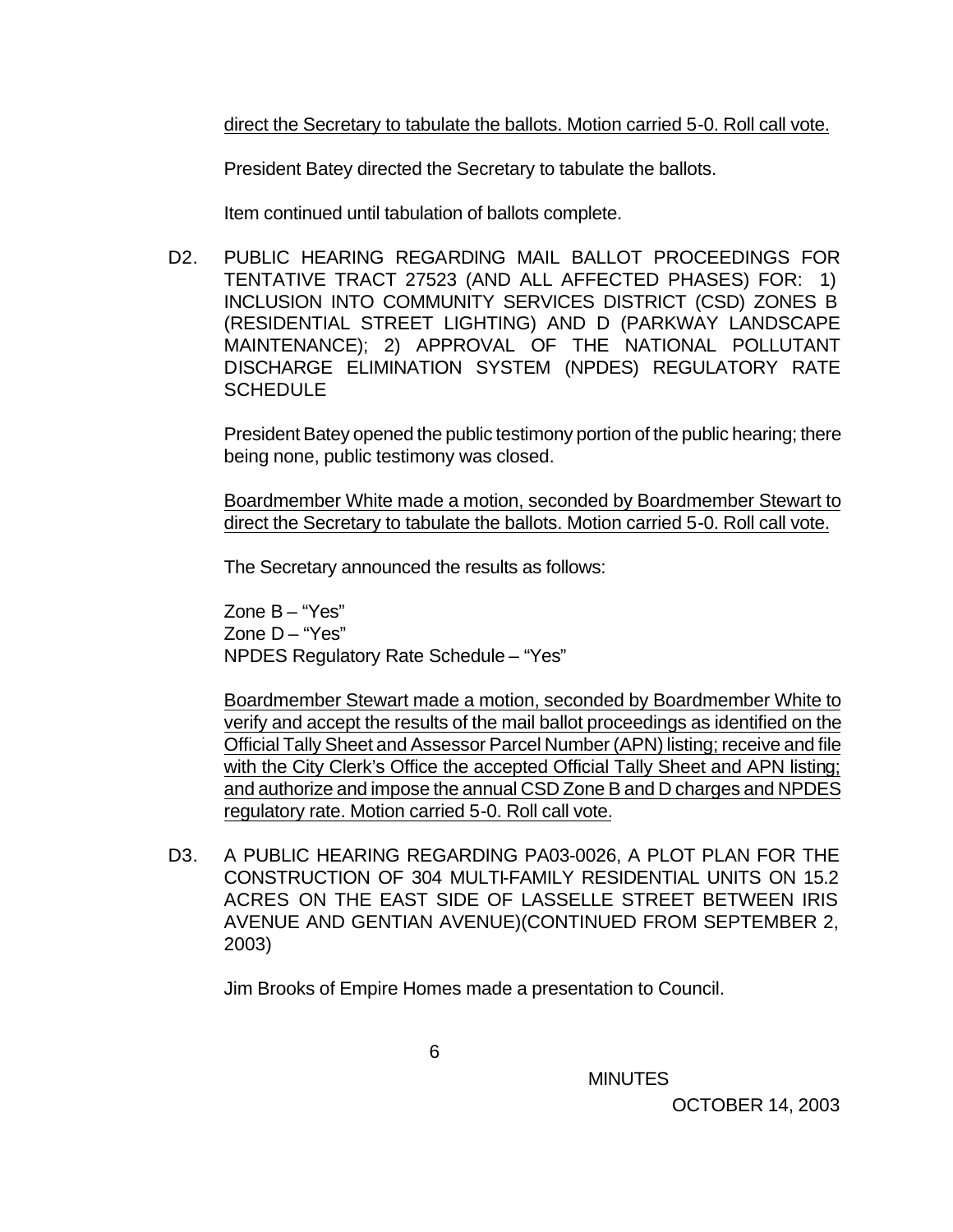Mayor Batey opened the public testimony portion of the public hearing. Public testimony was received from James DeAguilera; Eric Garcia; Wraymond Sawyer; Ted Young; Aquil Basheer; Pamela Elliott; Belinda Vargas; Johanna Lagandaon; Allison Guild; Violet Craig; Toxi Dixon; Daryl Terrell; Pete Bleckert; Dr. Ray Wortman; Charles Dodson and Lee McDuffie

Councilmember White made a motion, seconded by Councilmember Stewart to adopt a Negative Declaration for PA03-0026, in that the application will not result in significant environmental impacts; and adopt City Council Resolution No. 2003-68 approving PA03-0026 for the construction of 304 multi-family residential units on 15.2 acres, based on the findings in the Resolution, and the conditions of approval as attached to the resolution as Exhibit 1. Motion carried 3-2, Councilmember Flickinger and Mayor Pro Tem Batey dissenting. Roll call vote.

### Resolution No. 2003-68

A Resolution of the City Council of the City of Moreno Valley, California, Approving PA03-0026 (Plot Plan), for the Construction of 304 Multi-Family Residential Units on 15.2 acres at the Northeast Corner of Iris Avenue and Lasselle Street

### **RECESS; RECONVENE**

PUBLIC COMMENTS **ON ANY SUBJECT NOT ON THE AGENDA** UNDER THE JURISDICTION OF THE CITY COUNCIL ARE AS FOLLOWS:

Daryl Terrell – Address matter of record

1) Home ownership in Moreno Valley

Pete Bleckert – Address matter of record

- 1) Alleged Brown Act violation
- 2) Municipal Utility
- 3) Placement of podium

RETURN TO ITEM D1.

D1. PUBLIC HEARING TO REINSTATE COMMUNITY SERVICES DISTRICT (CSD) ZONE D (PARKWAY LANDSCAPE MAINTENANCE) AT THE FULL SERVICE LEVEL FOR TRACT 11848 - WEST SIDE OF GRAHAM STREET,

**MINUTES**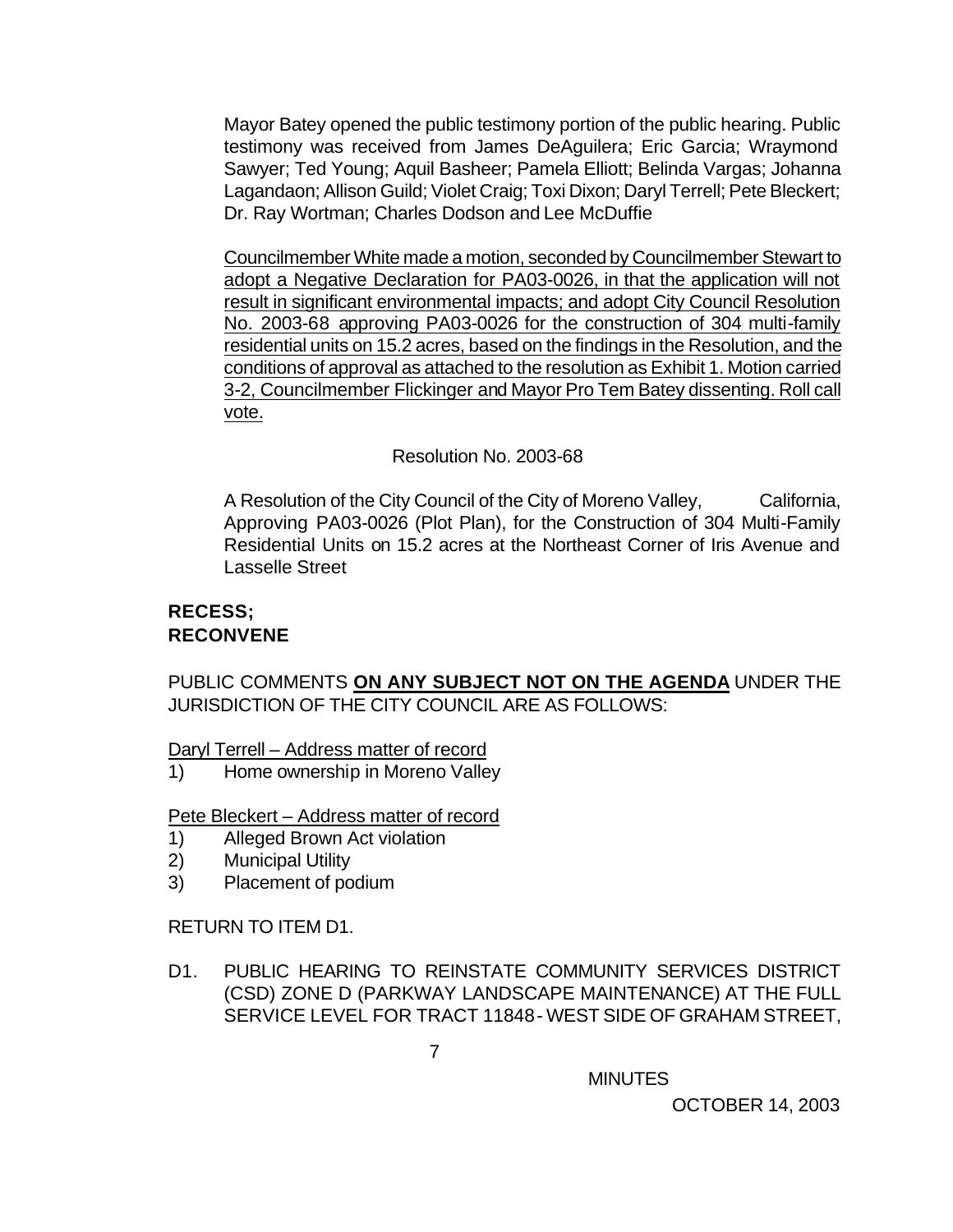BETWEEN SUNNYMEADOWS DRIVE AND OLD VALLEY DRIVE The Secretary announced the results as follows:

Tract 11848 - "Yes" votes – 11, "No" votes - 5

Boardmember White made a motion, seconded by Boardmember Flickinger to accept the results of the mail ballot proceeding as identified on the Official Tally Sheet and Assessor Parcel Number (APN) listing; receive and file with the City Clerk's Office the accepted Official Tally Sheet and APN listing; and authorize and impose the adjusted CSD Zone D charge for Tract 11848. Motion carried 5-0. Roll call vote.

D4. REVIEW AND APPROVAL OF THE CITY'S ADOPTION OF THE MULTI-SPECIES HABITAT CONSERVATION PLAN (MSHCP) AND ADOPTION OF MITIGATION FEE PERTAINING TO THE MSHCP

Mayor Batey opened the public testimony portion of the public hearing; there being none, public testimony was closed.

Councilmember White made a motion, seconded by Councilmember Flickinger to continue the item. Motion carried 5-0. Roll call vote.

# **E. ITEMS REMOVED FROM CONSENT CALENDARS FOR DISCUSSION OR SEPARATE ACTION - NONE**

### **F. REPORTS**

F1. CERTIFICATION OF INITIATIVE MEASURE TO REPEAL THE CITY'S UTILITY USER'S TAX

Mayor Batey opened the agenda item for public comments, which were received from Daryl Terrell and Pete Bleckert.

Councilmember Stewart made a motion, seconded by Councilmember White to pursuant to the requirements of California Elections Code §9215, the City Council order a report on the effect of 1) Its fiscal impact; 2) Its effect on the internal consistency of the City's general and specific plans, including the housing element, the consistency between planning and zoning, and the limitations on city actions under §65008 of the Government Code and Chapters 4.2 (commencing with §65913) and 4.3 (commencing with §65915) of Division

MINUTES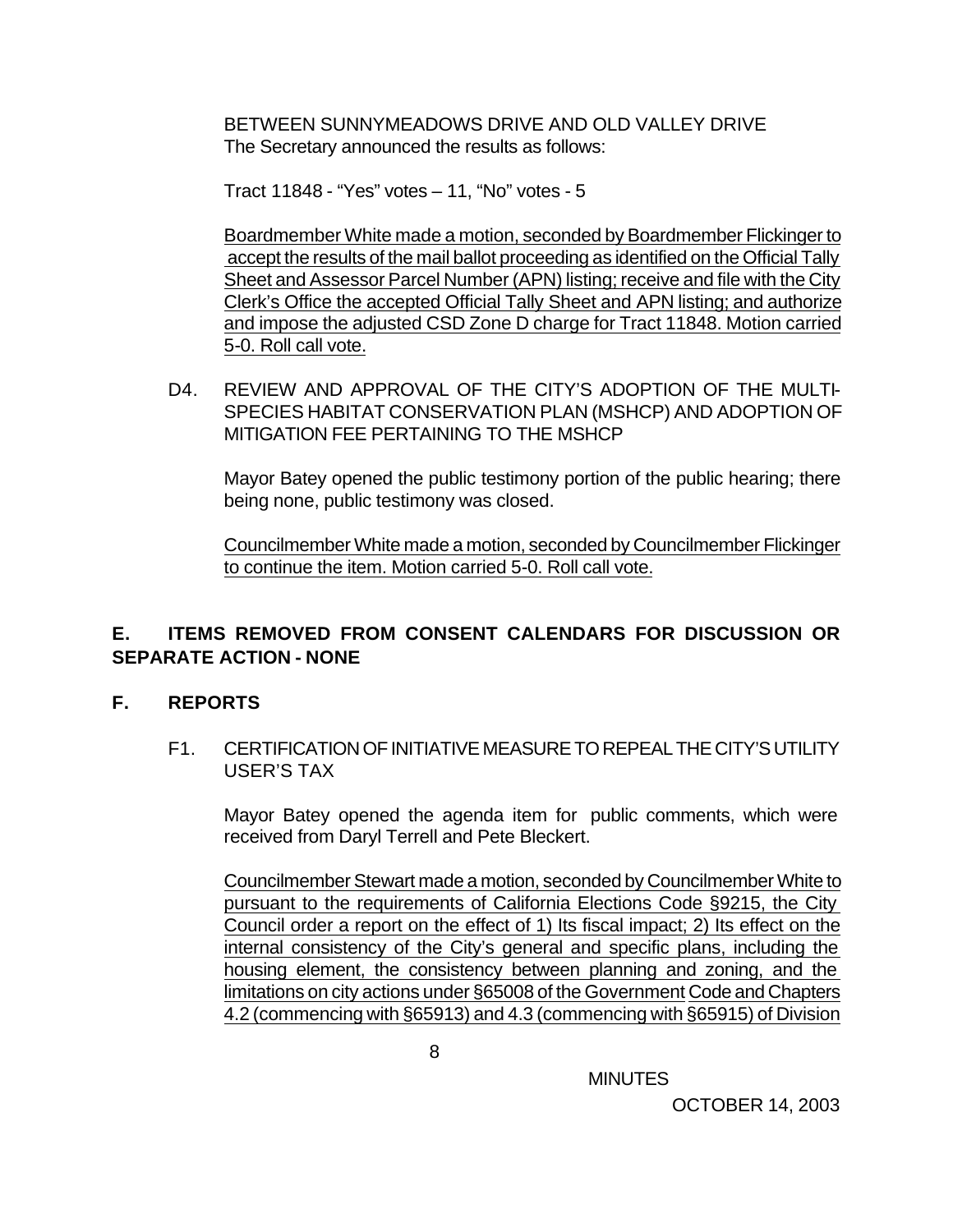1 of Title 7 of the Government Code; 3) Its effect on the use of land, the impact on the availability and location of housing, and the ability of the City to meet its regional housing needs; 4) Its impact on funding for infrastructure of all types, including, but not limited to, transportation, schools, parks, and open space. The report may also discuss whether the measure would be likely to result in increased infrastructure costs or savings, including the costs of infrastructure maintenance, to current residents and businesses; 5) Its impact on the community's ability to attract and retain business and employment; 6) Its impact on the uses of vacant parcels of land; 7) Its impact on agricultural lands, open spaces, traffic congestion, existing business districts, and developed areas designated for revitalization; and 8) Any other matters the City Council requests to be in the report, said report to be submitted to the City Council within 30 days, after which time the City Council shall either adopt the ordinance or order the ordinance to be submitted to the voters at the November 2, 2004 election: Motion carried 5-0. Roll call vote.

F2. DEVELOPMENT SERVICES SERVICE LEVELS – REQUEST FOR ADDITIONAL DEVELOPMENT SERVICES STAFF

Mayor Batey opened the agenda item for public comments; there being none, public comments were closed.

Mayor Pro Tem West made a motion, seconded by Councilmember White to appropriate funds in the FY 2003-2004 budget for the requested additional resources that are required to maintain Development Services service levels: Community & Economic Development Department - Building & Safety Division: 1 Building Inspector II; Planning Division: 1 Senior Planner; Public Works Department - Land Development Division: 1 Construction Inspector; 1 Permit Technician 1 and 1 Contract Construction Inspector. Motion carried 5- 0. Roll call vote.

F3. LEGISLATIVE UPDATE

Mayor Batey opened the agenda item for public comments which were received from Daryl Terrell.

Councilmember White made a motion, seconded by Councilmember Stewart to receive, file and ratify the Legislative Status Report. Motion carried unanimously.

F4. CITY MANAGER'S REPORT – No report given

**MINUTES**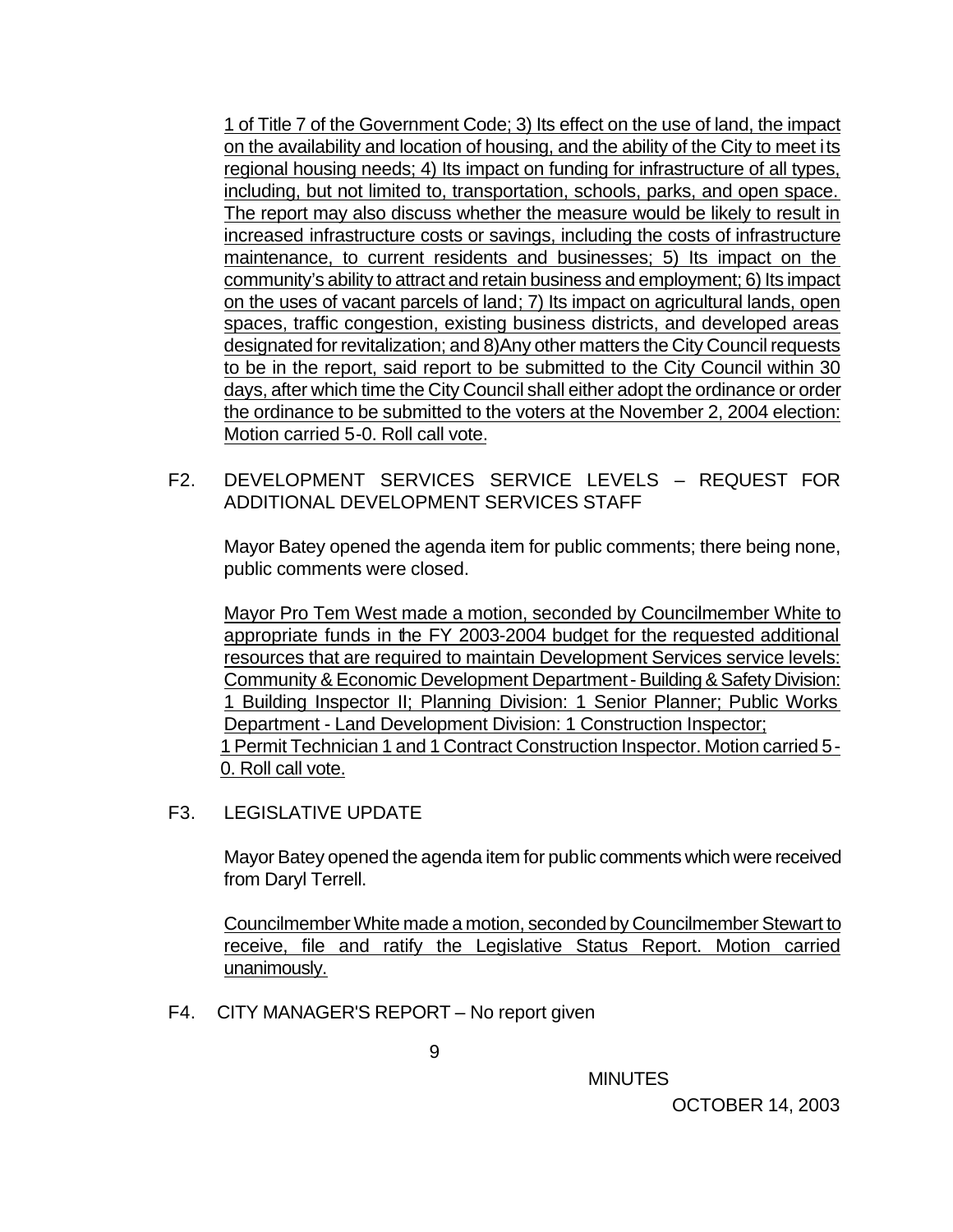## **G. LEGISLATIVE ACTIONS**

ORDINANCES - 1ST READING AND INTRODUCTION - NONE

ORDINANCES - 2ND READING AND ADOPTION

G1. ORDINANCE NO. 638, AN ORDINANCE OF THE CITY COUNCIL OF THE CITY OF MORENO VALLEY, CALIFORNIA, (1) AMENDING THE MORENO VALLEY SPECIFIC ZONING DESIGNATION FOR PLANNING AREA 74 FROM PARK TO MEDIUM LOW DENSITY RESIDENTIAL; AND (2) AMENDING THE MORENO VALLEY RANCH SECOND AMENDMENT DEVELOPMENT AGREEMENT TO ALLOW PAYMENT OF FEES IN-LIEU OF DEDICATION OF PLANNING AREA 74 (INVOLVING PLANNING AREAS 69 AND 74, LOCATED AT THE SOUTHEAST CORNER OF CHAMPIONSHIP DRIVE AND JOHN F. KENNEDY DRIVE) (RECEIVED FIRST READING AND INTRODUCTION, AS AMENDED, SEPTEMBER 23, 2003 ON A 5-0 VOTE)

Mayor Batey opened the agenda item for public comments; there being none, public comments were closed.

Councilmember Flickinger made a motion, seconded by Councilmember Stewart to adopt Ordinance No. 638. Motion carried 5-0. Roll call vote.

Ordinance No. 638

 An Ordinance of the City Council of the City of Moreno Valley, California, (1) Amending the Moreno Valley Specific Plan (Amendment No. 11) and the Official Zoning Atlas by Changing the Zoning Designation for Planning Area 74 from Park to Medium Low Density Residential; and (2) Amending the Moreno Valley Ranch Second Amendment Development Agreement to Allow Payment of Fees In-Lieu of Dedication of Planning Area 74 (Involving Planning Areas 69 and 74, Located at the Southeast Corner of Championship Drive and John F. Kennedy Drive)

G2. ORDINANCE NO. 636, AN ORDINANCE OF THE CITY COUNCIL OF THE CITY OF MORENO VALLEY, CALIFORNIA, AMENDING SECTION 12.20.020 OF CHAPTER 12.20 OF THE CITY OF MORENO VALLEY MUNICIPAL CODE RELATING TO A PRIMA FACIE SPEED LIMIT FOR CERTAIN STREETS)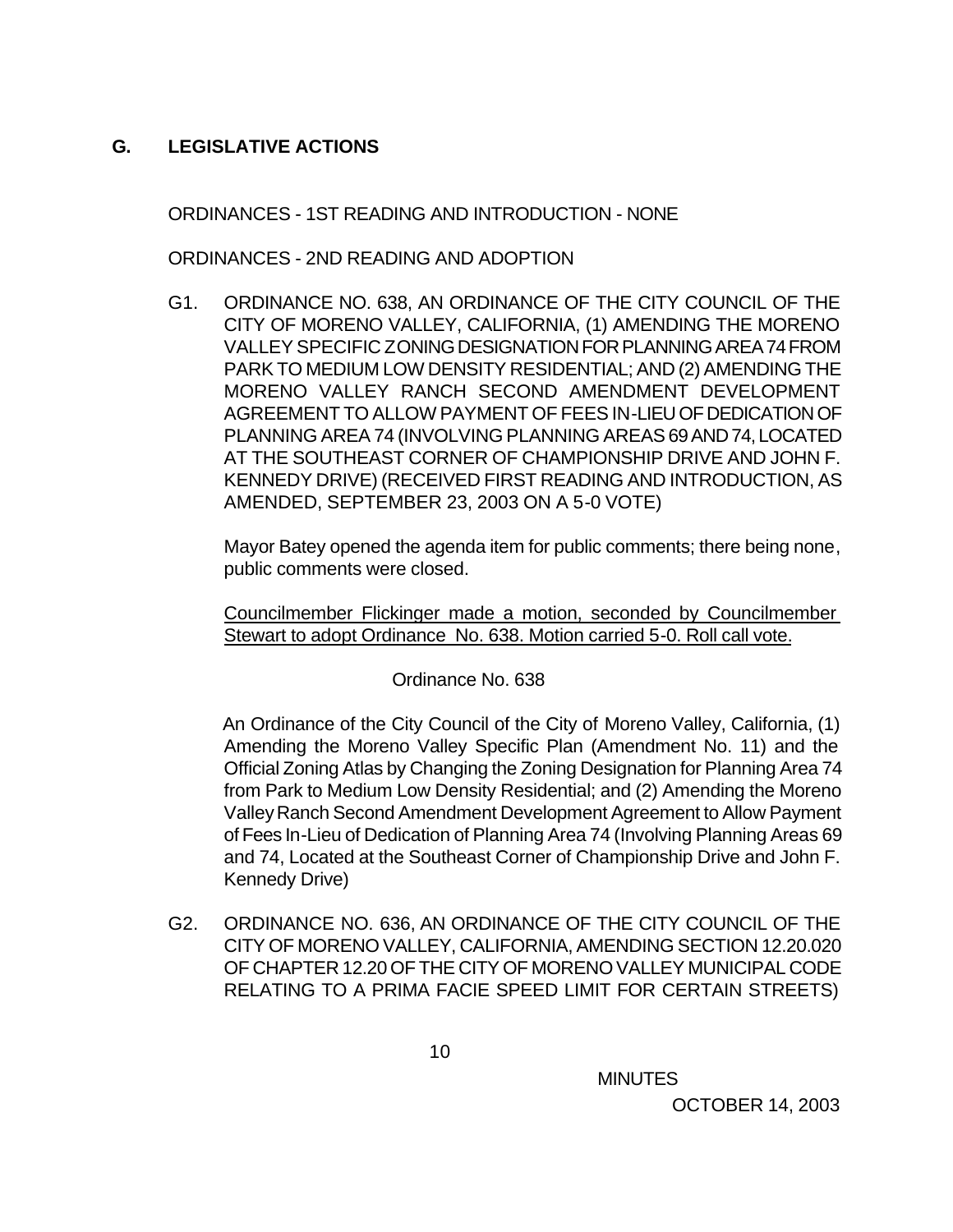(RECEIVED FIRST READING AND INTRODUCTION ON SEPTEMBER 23, 2003)

Mayor Batey opened the agenda item for public comments; there being none, public comments were closed.

Councilmember Flickinger made a motion, seconded by Mayor Pro Tem West to adopt Ordinance No. 636. Motion carried 5-0. Roll call vote.

Ordinance No. 636

An Ordinance of the City Council of the City of Moreno Valley, California, Amending Section 12.20.020 of Chapter 12.20 of the City of Moreno Valley Municipal Code Relating to a Prima Facie Speed Limit for Certain Streets

ORDINANCES - URGENCY ORDINANCES – NONE

RESOLUTIONS – NONE

# **CLOSING COMMENTS AND/OR REPORTS OF THE CITY COUNCIL, COMMUNITY SERVICES DISTRICT, OR COMMUNITY REDEVELOPMENT AGENCY**

Councilmember Flickinger

- 1) Announced that local resident Laura Froelich will have the opportunity to meet with President Bush tomorrow when he lands at March Air Reserve Base
- 2) Walgreen's Distribution Center has received temporary Certificate of Occupancy for the offices at the facility
- 3) Equestrian Center being dedicated tomorrow night kudos to volunteers who raised funds to construct facility
- 4) On October 27<sup>th</sup> College Park will be dedicated the park is a result of the partnership between the City and Riverside City College
- 5) Stated on October  $28<sup>th</sup>$  the Library Grant funding will be known
- 6) Asked for Council support to add the "yellow sign board" issue on a future Study Session – Mayor Batey seconded

Councilmember White

1) Progress

 $11$ 

**MINUTES** OCTOBER 14, 2003